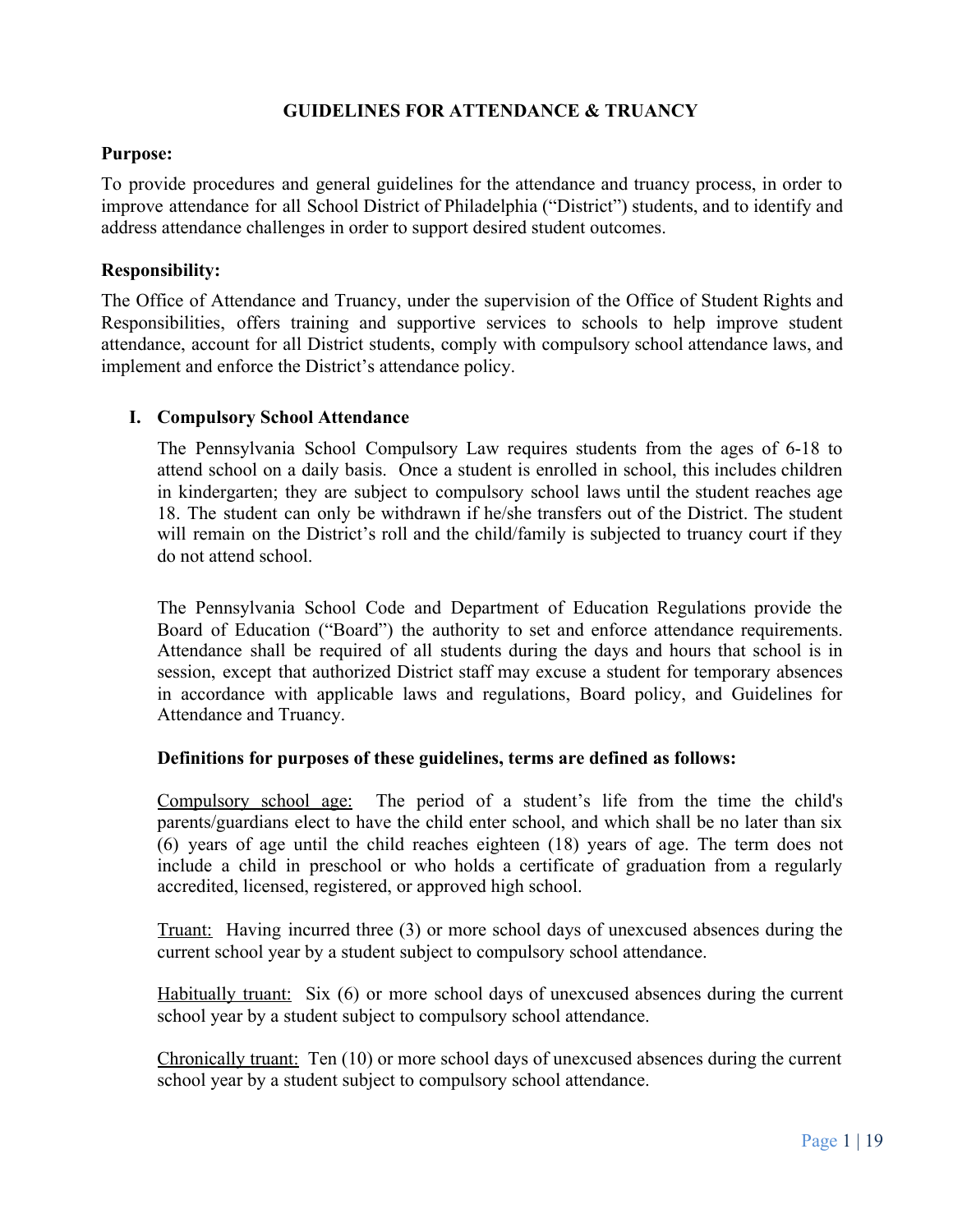Person in parental relation: 1) Custodial parent; 2) Noncustodial parent; 3) Guardian of a student; 4) Person with whom a student lives and who is acting in a parental role of a student.

## **II. Mandatory Regulatory Procedures**

#### Compulsory School Attendance Requirements

All students of compulsory school age who reside in the District shall be subject to the compulsory school attendance requirements.

A student shall be considered in attendance if present at any place where school is in session by authority of the Board; if receiving approved tutorial instruction or health or therapeutic services; if engaged in an approved and properly supervised independent study, work-study, or career education program; if receiving approved homebound instruction; or if the student's placement is instruction in the home.

According to this policy, a student who is not "in attendance" is considered absent. The District's definitions of excused and unexcused absences apply only to those absences that meet the standards of the above policy.

#### Excused/Lawful Absence

An excused absence is when a student is absent from school for a reason identified by the District as legitimate, valid and reasonable. Under the District's 204 Attendance Policy, the following are some conditions that may constitute reasonable cause for absence from school:

- Obtaining Professional Health Care or Therapy
- Illness (including teen parent leave for 30 school days, after the birth of a child)
- Recovery from Accident
- Death/Funeral-Related Absence
- Educational Tour/Trip or Activity
- Required Court Appearance
- Out of School Suspension
- Observance of a Religious Holiday
- Family Emergency
- Other Urgent Reasons
- Quarantine

Some of these events have their own conditions that need to be met in order for the absence to be excused.

#### Temporary Excusals

The following students may be temporarily excused from the requirements of attendance at District schools:

1. For the purpose of receiving tutorial instruction in a field not offered in the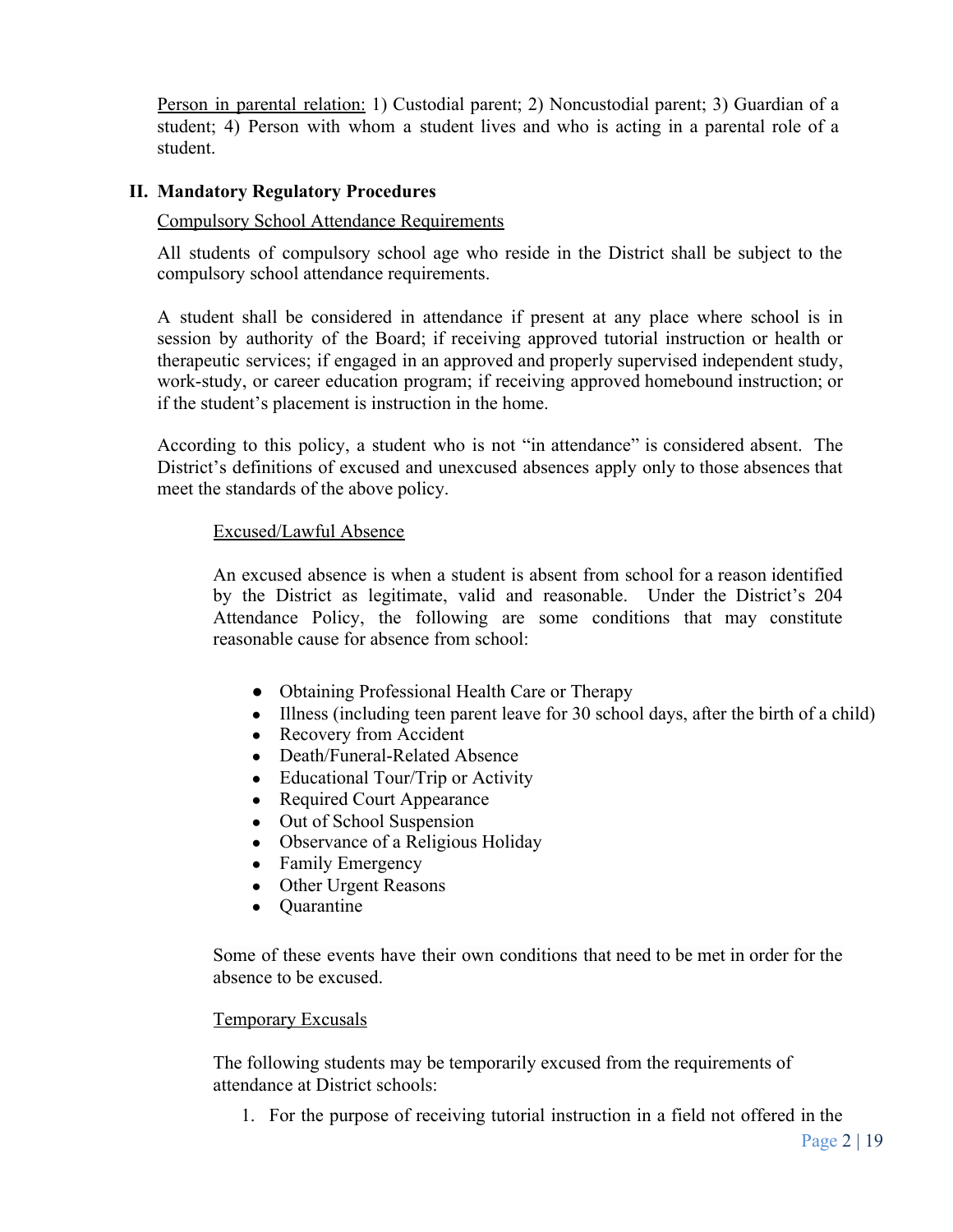District's curricula, only if the following requirements are met:

- a) A parent/guardian submits a written request.
- b) The excusal does not interfere with the student's regular program of studies.
- c) The qualifications of the instructor are approved by the Superintendent or designee.
- 2. Students participating in a religious instruction program, if the following conditions are met:
	- a) The person in parental relation submits a written request for excusal. The request shall identify and describe the instruction and the dates and hours of instruction.
	- b) The student shall not miss more than thirty-six (36) hours per school year in order to attend classes for religious instruction.
	- c) Following each absence, the person in parental relation shall submit a statement attesting that the student attended the instruction, and the dates and hours of attendance.
- 3. School-age children unable to attend school upon recommendation of the school physician and a psychiatrist or school psychologist, or both, and with approval of the Secretary of Education of the Pennsylvania Department of **Education**

Obtaining professional health care or therapy service rendered by a licensed practitioner of the healing arts.

Upon written request by a person in parental relation, a student may be excused during school hours for the purpose of obtaining professional health care or therapy service only if the following requirements are met:

- (1) The health or therapeutic services are to be rendered by licensed practitioners;
- (2) It is not practical or possible for the student to receive the services outside of school hours; and
- (3) The time of necessary absence from school involves a minimum of interference with the student's regular program of studies.

Homebound Instruction

Any student receiving approved homebound instruction is counted in both the school membership and school attendance.

## Hospitalized/Partial Program/Residential Treatment Facility

Any student that is hospitalized or in a partial program/residential treatment facility is counted in both the school membership and school attendance.

Properly coding this policy in the Student Information System (SIS)

For students staying in the facility the **first 30 calendar days**: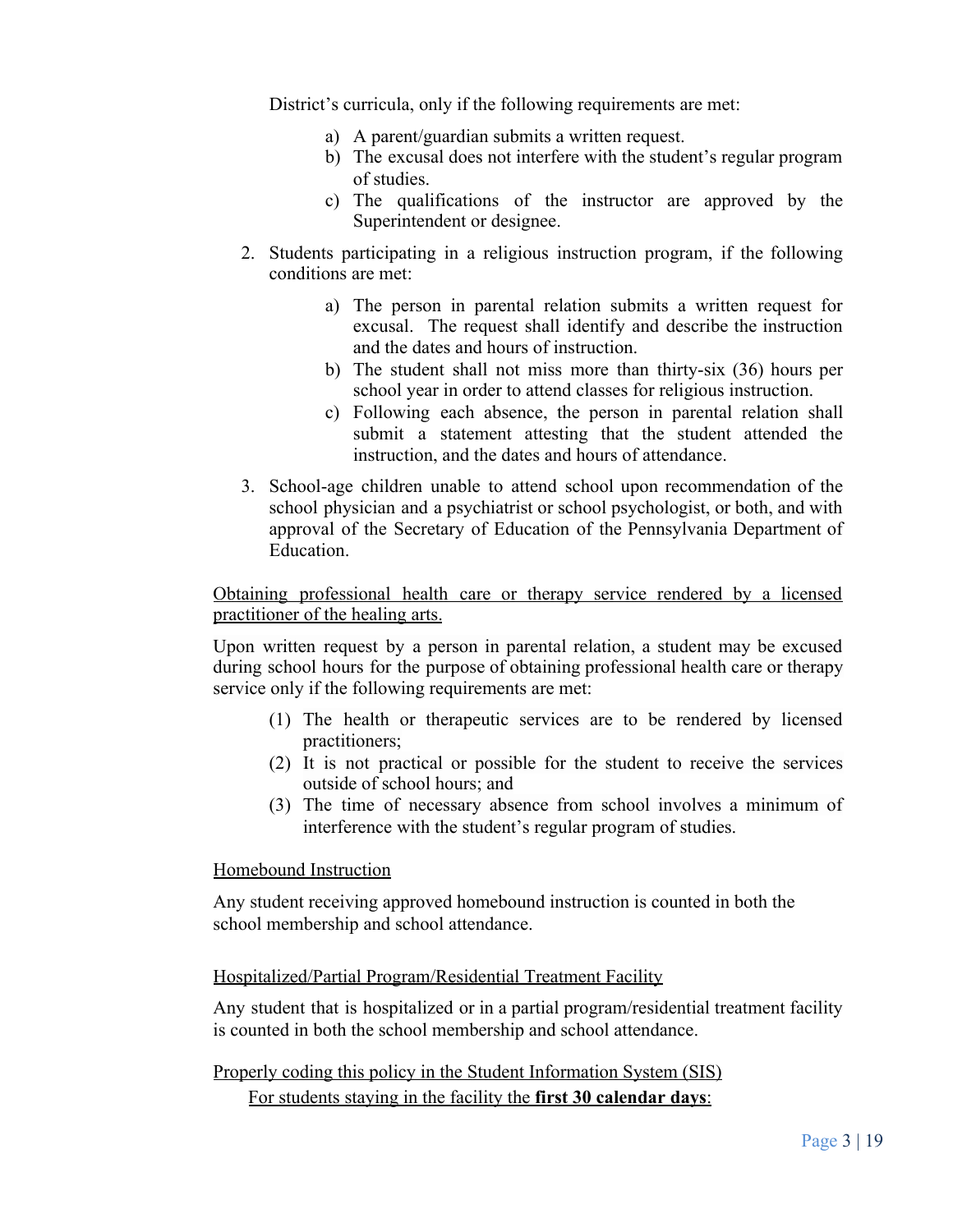- They are coded in the SIS with an excused absence, using code-05 for illness.
- If a school is notified that a student's stay at a facility will be longer than 30 days, and the school has verified this information with the facility, you may proceed with the withdraw instructions below. *(Do not keep the student on roll by marking them with code-05).*

#### For students staying in the facility **longer than 30 calendar days**:

• They should be withdrawn from the district using withdrawal code WD02. Enter notes into the SIS comment's section of the withdraw.

## Authorized School Activities

Schools will have the ability to enter attendance code 12 when students are participating in an approved school event (i.e., meeting with the counselor/nurse, sporting events, school trips, etc.)

#### Educational Trip/Tour (if the following conditions are met)

- The person in parental relation submits the documentation required for excusal prior to the absence, within the appropriate time frame.
- The student's participation has been approved by the Superintendent or principal.
- The adult directing and supervising the tour or trip is acceptable to the person in parental relation.

College, trade schools, career & technical training program tours or tours of other District schools (with prior approval)

• The District may limit the number and duration of non-school-sponsored educational tours or trips for which excused absences may be granted to a student during the school year.

#### Religious Holiday/Participation in a Religious Instruction Program

Students observing a religious holiday observed by a bona fide religious group.

● Upon prior written request from the person in parental relation.

Students participating in a religious instruction program, if the following conditions are met. *Please see Temporary Excusals for requirements.*

#### Other Urgent Reasons

An unexpected, serious event that is outside of the control of the student's family, and reasonably causes a student's absence.

- May include circumstances related to homelessness, foster care, and family emergency.
- Requires parental note explaining the event, received within 3 school days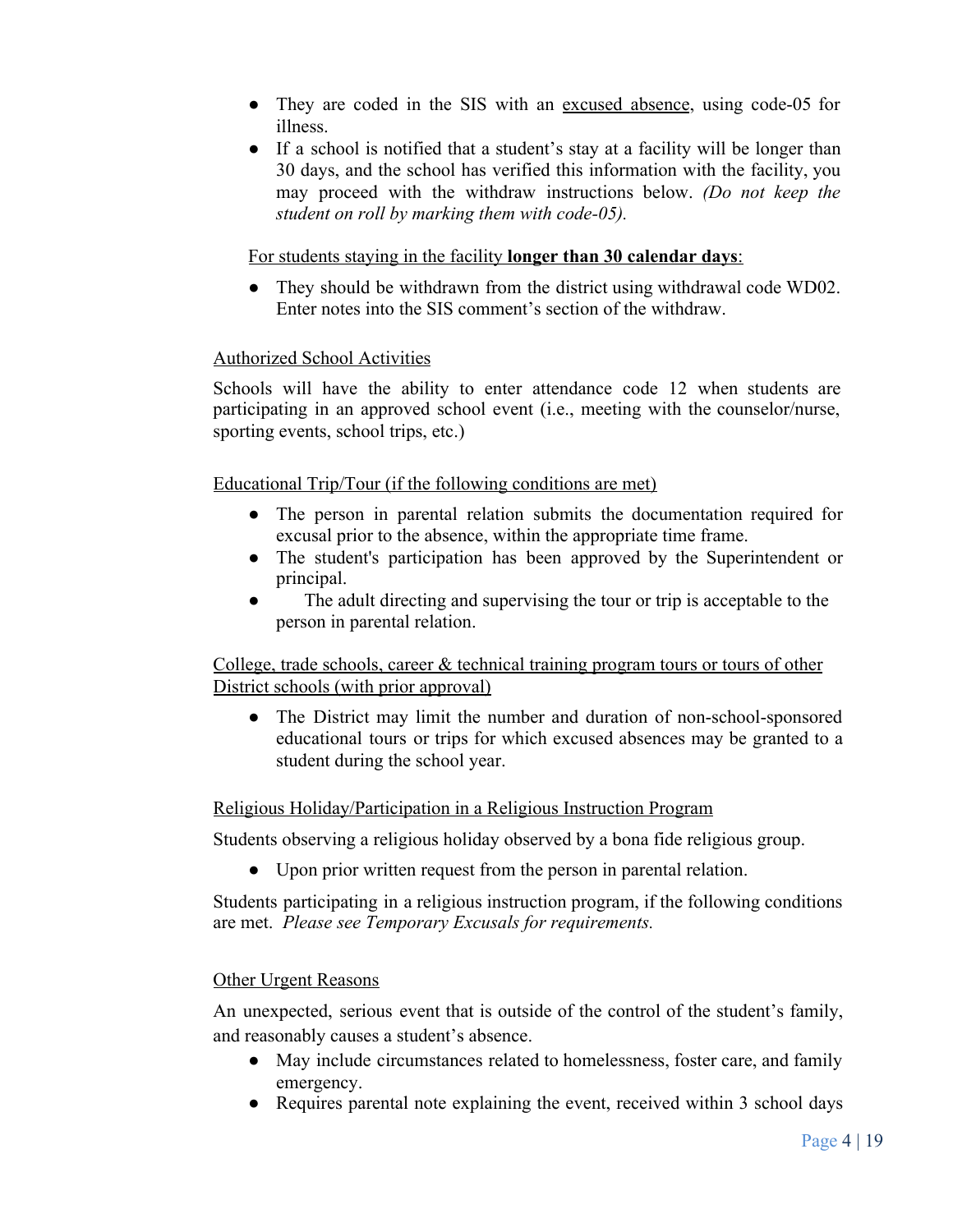of the student's return.

● School staff will evaluate if an event constitutes a family emergency.

## **Suspensions**

Suspensions must be recorded in the SIS, using the suspension tab. Staff must also enter the out-of-school suspension attendance code in the attendance module. Refer to the Office of Student Rights and Responsibilities' - "Guidelines and Best Practices for Discipline," for instructions.

## Funeral Leave

There are specific guidelines used by principals in authorizing the number of days to excuse student absences due to death in the family:

- Five  $(5)$  days, including the day of funeral, taken within ten  $(10)$  working days from date of death: parent/step-parent, spouse or child.
- Three (3) days, including day of funeral, taken within ten (10) working days from date of death: sibling, grandparent/step-grandparent, or resident of the same household as student.
- Day of funeral: aunt, uncle, first cousin, niece, or nephew.

## *Note: A funeral excuse note is required, upon the student's return to school from funeral leave.*

## Unexcused/Unlawful Absence

An unexcused absence occurs when a student is absent without a valid excuse in writing. That means that either a written notice was not submitted to the school upon the student's return, or that the reason provided in the notice was deemed invalid. Examples of invalid excuses include (but not limited to):

- babysitting
- waking up late
- vacation

*An out-of-school suspension may not be considered an unexcused absence.*

## Parental Notice of Absence (*Written Note*)

Pursuant to the District's attendance policy, written excuse notes explaining the absence, must be given to the school within three (3) days upon the student's return to school. If the note is not submitted to the school within the required time frame, the day(s) may not be excused. Written excuse notes must include a valid telephone number or other means of contact for verification purposes.

- All absences resulting in a total of three (3) or more consecutive days will require a written excuse note by a licensed healthcare provider.
- For absences that do not total three  $(3)$  consecutive days, parents may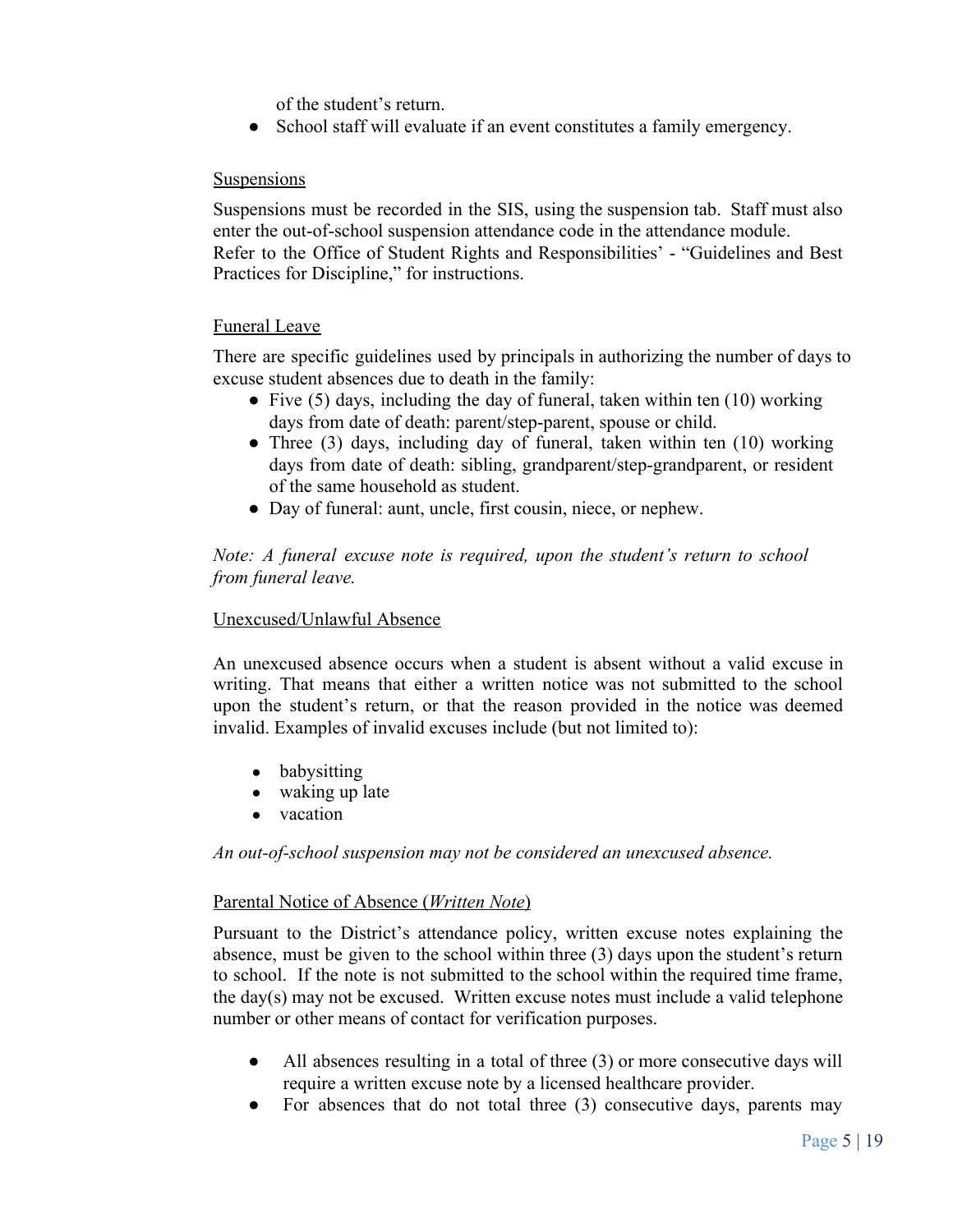submit a written excuse note stating the reason for the absence. *Excuse notes from a healthcare provider may also be submitted in lieu of a parent note for any absence.*

• When a student has been absent, excused with a parent note, totaling eight (8) days (cumulative), all subsequent absences may require a written excuse note from a licensed healthcare provider.

## **III.Attendance Events**

#### Recording Attendance

#### Half-Day Absent: (K-8 Schools Only)

A student coming to school two (2) hours after the start of the school day, or leaving two (2) hours before the end of the school day, will be marked as half-day absent. If the child has a note from a licensed healthcare provider (Doctor, Dentist, Psychologist, Psychiatrist etc.) they will be marked as half-day excused (attendance code in AM or PM box in the SIS). The note must be given to the school upon return from the medical provider, within *24 hours* of the visit. If the student does not have a note, the half-day will remain unexcused. Two (2) half-day unexcused absences will equal one (1) full day unexcused absence.

#### Properly coding this policy in the Student Information System (SIS)

For students arriving two (2) hours after the start of the school day:

- To record this in the SIS for an excused absence, in *Daily Attendance* choose the appropriate attendance code in the AM box, and enter notes in the comments section if applicable.
- To record this in the SIS for an unexcused absence, in *Daily Attendance* choose attendance code 2 in the AM box.

For students leaving two (2) hours before the end of the school day:

- To record this in the SIS for an excused absence, in *Daily Attendance* choose the appropriate attendance code in the PM box, and enter notes in the comments section if applicable.
- To record this in the SIS for an unexcused absence, in *Daily Attendance* choose attendance code 2 in the PM box.

#### Lateness/Tardy

#### Simple Schedule (K-8 Schools)

A student that comes to school after the start of the school day, but less than two (2) hours after school starts will be considered late. Any student late to school must report to the office for the secretary to mark them late. Since the teacher may have already marked the absence for the day, attendance must be updated for both the AM and PM.

If the student has a written excuse note from a licensed healthcare provider, it will count as an excused lateness. If no note is provided to the school, it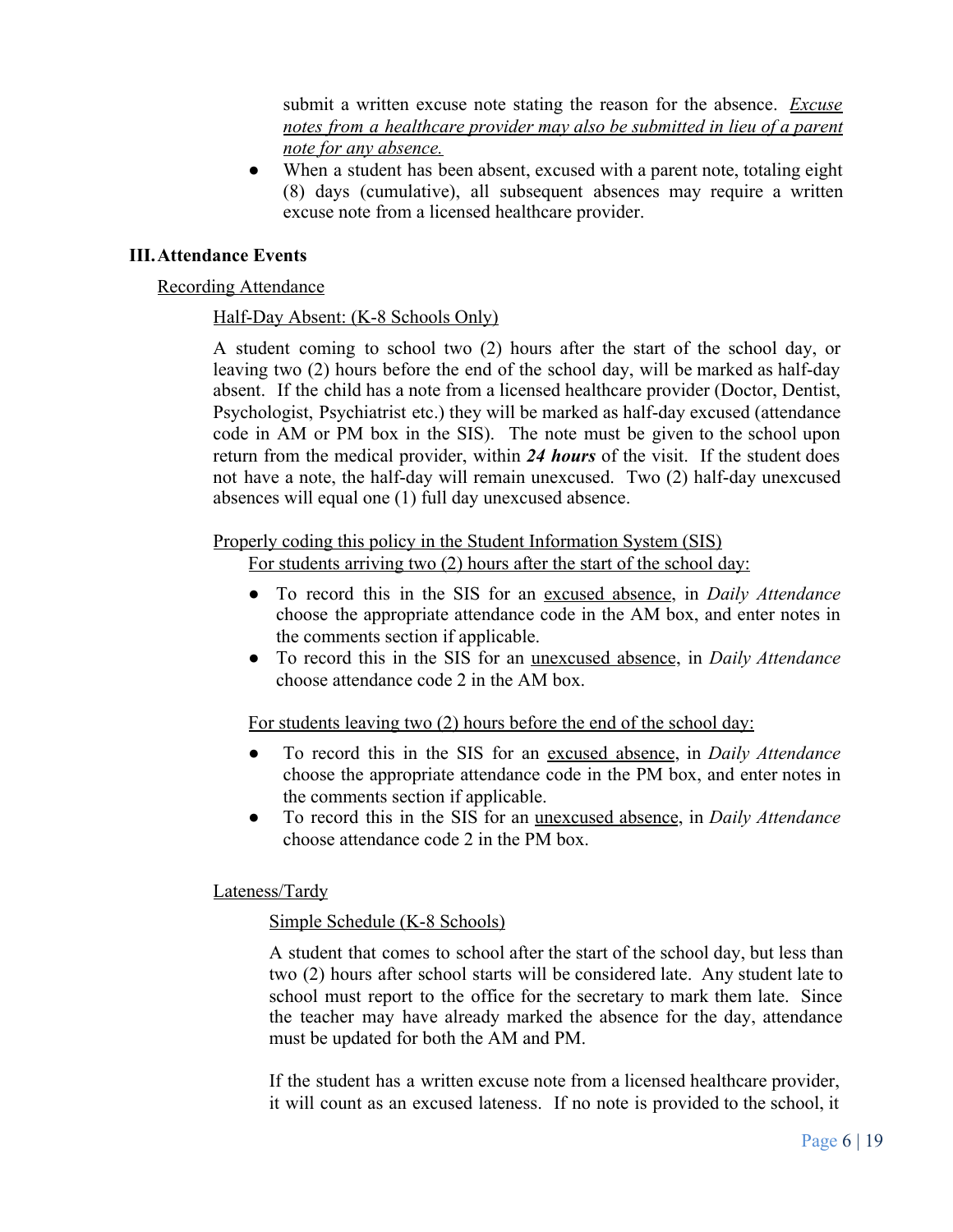will count as an unexcused lateness and the student will be marked accordingly.

## Properly coding this policy in the Student Information System (SIS)

For students that comes to school after the start of the school day, but less than two (2) hours after school starts:

- To record this in the SIS for an excused lateness, in *Daily Attendance* choose attendance code 13 in the AM box.
- To record this in the SIS for an unexcused lateness, in *Daily Attendance* choose attendance code 14 in the AM box.

## Master Schedule (True Middle Schools and High Schools)

Attendance is taken for each class/instructional period by teachers in the SIS. A student that arrives at school late, must scan in via the ScholarChip system, or report to the office and be entered into the system by the school secretary. If a student brings in an excuse note, the secretary can mark the periods missed as an "excused absence." Lateness/tardy will be unexcused without a note.

When a student arrives late, does not scan in, and goes directly to the classroom, the teacher will mark the student tardy for the class/instructional period. The student will be coded with an "excused absence" for the class/instructional periods missed, and coded with an "excused tardy" for the class/instructional periods during which the student arrived, with a written note. We strongly encourage all students to scan in when they arrive at school.

Master schedule schools have the ability to adjust the ScholarChip kiosk start times due to special circumstances (i.e., late school bus, late start time due to standardized testing, etc.). This **must** be done prior to the students swiping in, or students will be marked tardy. The tardy indicator that comes over from ScholarChip cannot be modified.

#### Early Dismissal

A student that leaves school at any other time during the day, outside the parameters set in the half-day absence/lateness procedure, will be marked with an unexcused early dismissal. The student must report to the office for early dismissals, where the secretary will navigate to the attendance tab to enter the early dismissal code for the appropriate periods, and then go to the Ad Hoc Letters Tab in the SIS and print out an early dismissal pass to give to the student to leave the building.

*Note: Per the Early Release Procedures for School District of Philadelphia, under no circumstance may a pre-kindergarten through 12th grade pupil be released to an adult who is not properly identified. Please see the Early Release Procedures for further details and protocol.*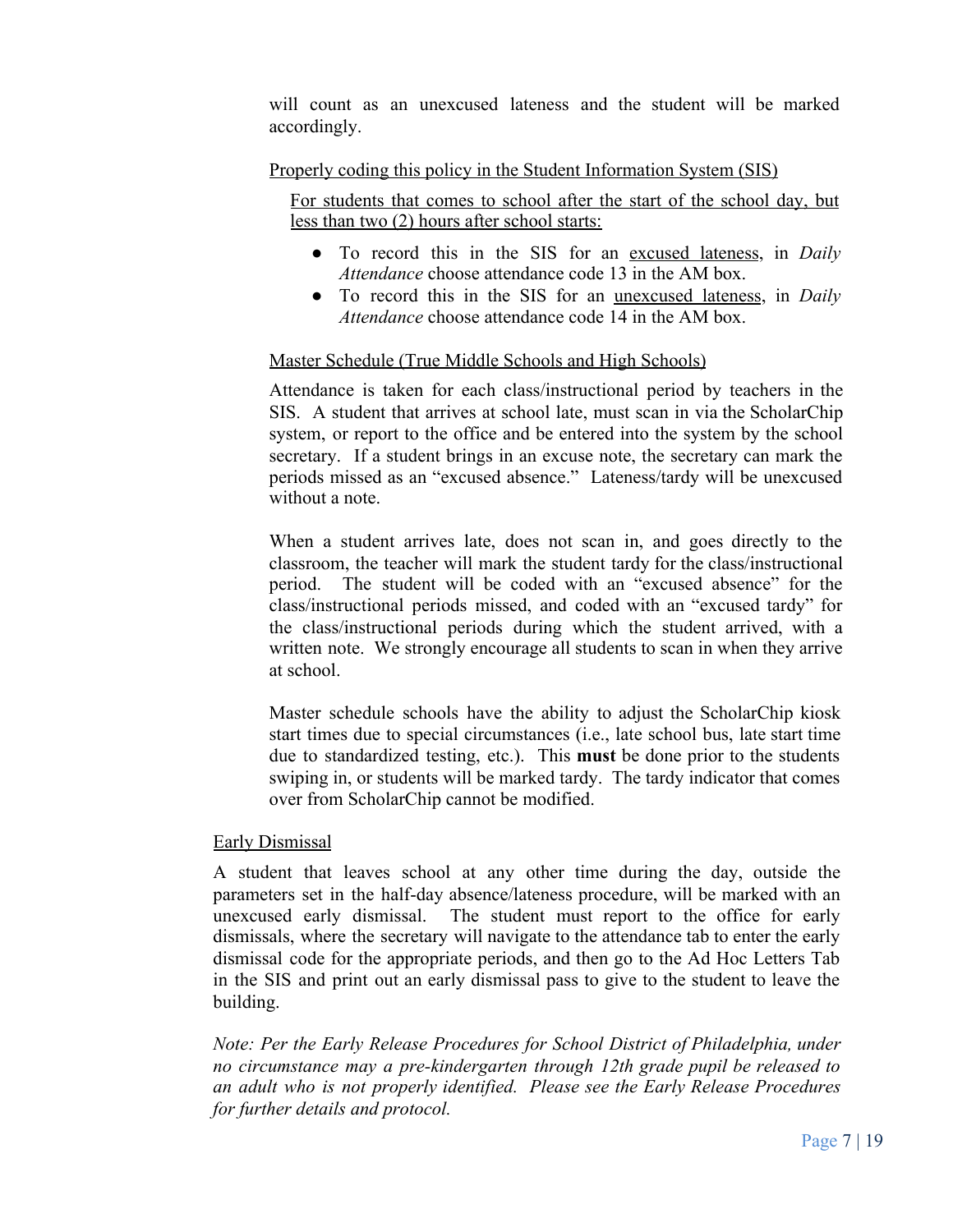If the student has a written excuse note from a licensed healthcare provider, they will be marked as excused early dismissal. The note must be turned in within *24 hours* of the student leaving school for it to be excused.

Properly coding this policy in the Student Information System (SIS)

- *●* To record this in the SIS for an unexcused early dismissal, in *Daily Attendance* choose attendance code 3 in the PM box.
- To record this in the SIS for an excused early dismissal, in *Daily Attendance* choose attendance code 4 in the PM box.

## Substitute Teacher (*attendance recording*)

If there is a substitute teacher, schools can print the sub-attendance roster to take attendance on paper, and send it to the office for the secretary to enter. Alternatively, the teacher or attendance support specialist may also enter into the SIS.

## Long-Term Sub Teachers

When a long-term substitute has been confirmed for an assignment, they will be entered into Advantage and should use the self-service setup or call the IT Help Desk to activate their account. Once a long-term substitute has activated their account, the principal will be able to assign them to sections in the SIS to enter attendance and grades for assigned classes. SIS Coaches can train new teachers on the system.

#### Resolving Attendance Events

Secretaries and Advisory/HR teachers (at Master Schedule schools) should regularly update attendance events in the SIS when documentation is provided to reconcile absences, lateness/tardies, and suspensions. For master schedule schools, attendance events should not be resolved in the ScholarChip system. ScholarChip is used for building level attendance only. The Attendance Wizard in the SIS, a feature available to secretaries, may also be used for resolving attendance for groups of students. Steppers and videos for attendance can be found on the sishelp.philasd.org website.

If a parent/guardian feels that there is an error or discrepancy on their student's attendance record, it should be addressed with the school. They must provide proper documentation in order for any corrections to be considered. This documentation should consist of a written excuse note or other documentation from the parent, if it is less than three (3) days from the date of absence. An excuse note from a licensed health care provider is required if the absence totals three (3) consecutive days or more. Once the information is given to the school for review, either the principal or their designee will approve or deny the change. If the change is approved, the change will be reflected in the SIS. Requests for changes to the current school year attendance can be done at the school level; requests for changes for the prior school year, and all documentation required, must be submitted to the Office of Attendance & Truancy via email at attendanceandtruancy@philasd.org.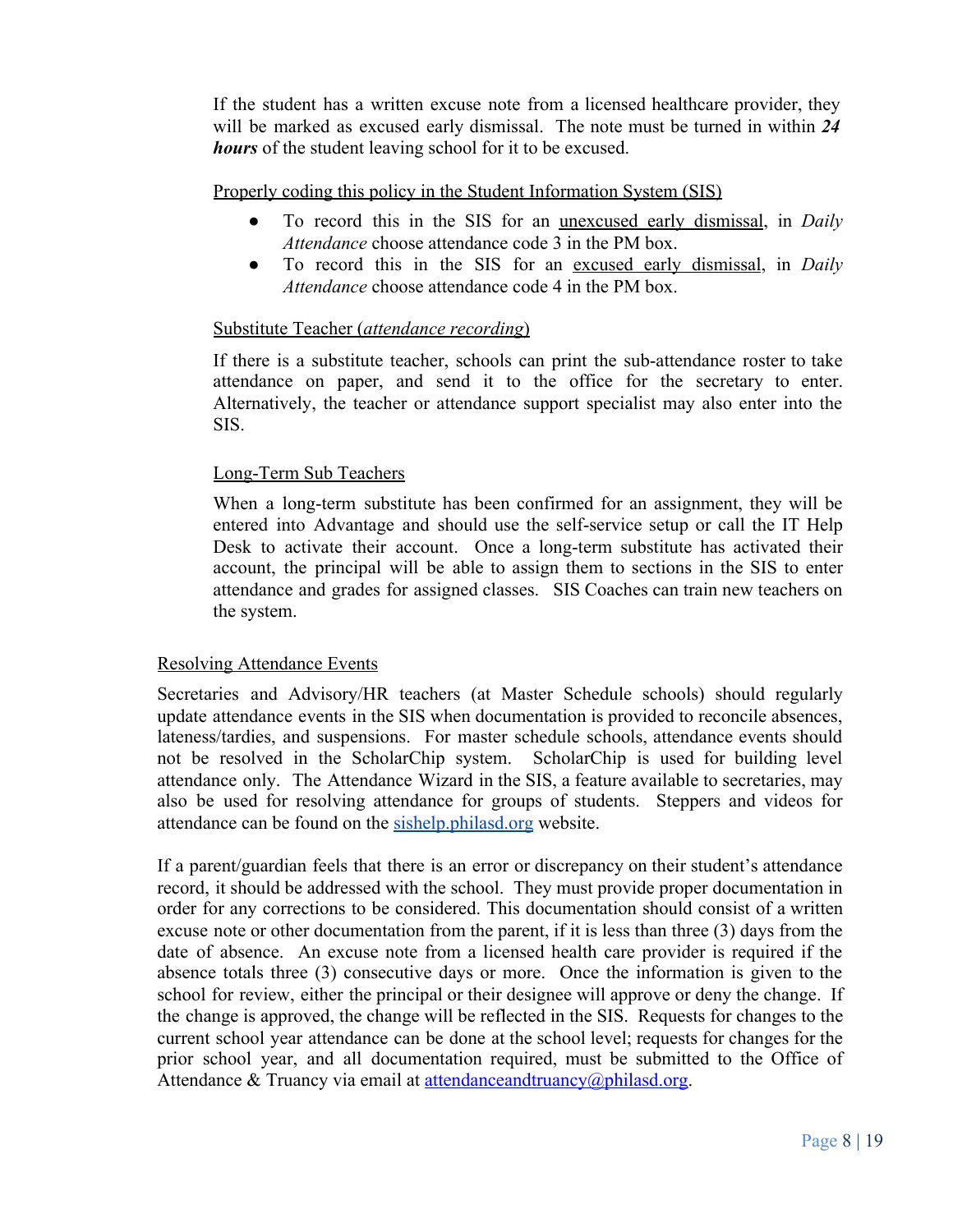## **IV.Enforcement of Compulsory School Attendance Requirements**

Notice of Truancy (*3-Day Legal Notice*)

For each absence recorded, parents/guardians receive notification via phone call, email, or text. When a student has been absent for three (3) days (consecutive/non-consecutive), during the current school year without a lawful excuse, District staff shall provide notice to the parent/guardian within ten (10) school days of the student's third unexcused absence.

This notice must be in the language of communication preferred by the parent/guardian. The notice of truancy can be generated and printed in the Student Information System (SIS) for all district schools. Please document that the legal notice has been sent out via the contact log in the SIS, under "contact" with the prefix ATT, prior to writing the note. *As a best practice, please contact the Department of Human Services (DHS) for DHS involved students with three absences.*

If the student incurs additional unexcused absences after issuance of the notice and a School Attendance Improvement Conference (SAIC) was not previously held, District staff shall offer an SAIC.

#### School Attendance Improvement Conference (SAIC)

The purpose of the conference is to examine the student's absences, identify barriers and develop meaningful strategies in an effort to improve attendance with or without additional services.

District staff shall notify in advance the parent/guardian and student in writing, and by telephone of the date and time of the SAIC. Neither the student nor the parent/guardian shall be required to participate, and the SAIC shall occur even if the parent/guardian declines to participate or fails to attend the scheduled conference. However, they are encouraged to attend the conference to address the needs of the student. Please be aware that all efforts to invite the parent/guardian must be documented.

Additional individuals that should be invited to the SAIC are:

- Individuals identified by the parent/guardian who may be a resource (e.g., grandparent, sibling, family friend, advocate, community member, etc.).
- Appropriate school personnel. This should include members of the child's IEP or 504 Teams, if the child is a student with a disability or has a written accommodation.
- Recommended service providers (e.g., case managers, truancy provider, behavioral health providers, probation officers, children & youth practitioners, etc.).

The Attendance Designee should take the leadership role along with the Case Manager. Because of the broad, community-based needs to attendance concerns, school counselors are in a unique position to lead with the plan development and implementation oversight. The Intervention Provider is the person designated to provide or oversee the selected interventions for the student. They are responsible for providing information that will be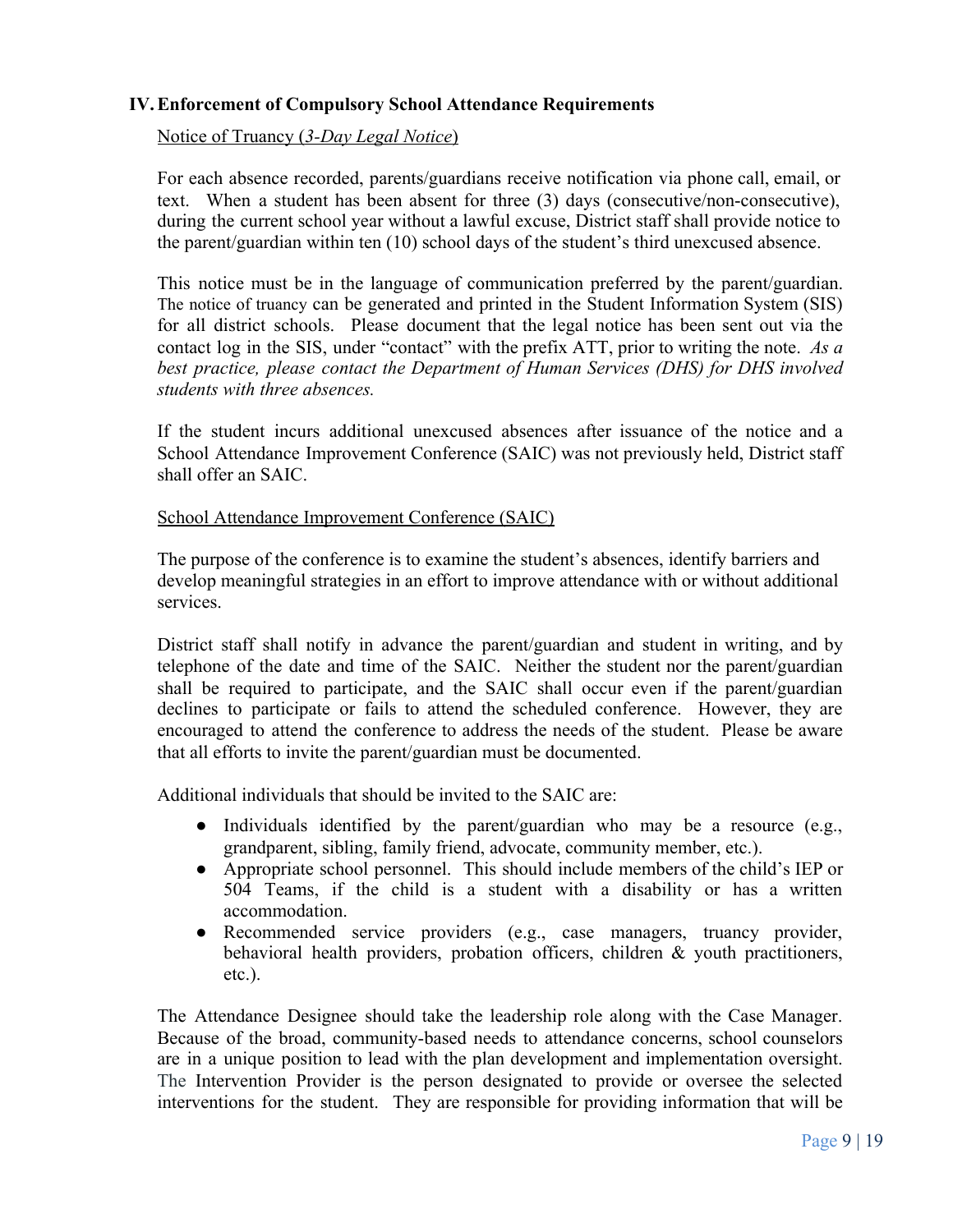included in the progress monitoring.

The outcome of the SAIC shall be documented in a written School Attendance Improvement Plan (SAIP), created and retained in the SIS. A copy of the plan shall be provided to the parent/guardian, student, service provider(s), and appropriate District staff who can support the student with this plan.

The District may not take further legal action to address unexcused absences until the scheduled SAIC has been held and the student has incurred six (6) or more days of unexcused absences.

## **V. District's Response to Truancy**

#### School Attendance Improvement Plan (SAIP)

A SAIP should be held by the six (6) unexcused absence, and completed at the SAIC. The SAIP is a tool in SIS to document the identified barriers to attendance and interventions implemented to alleviate those barriers.

If the student's attendance does not improve after implementation and progress monitoring of the SAIP, and has ten (10) or more unexcused absences, the student may be referred to truancy court. At that time a truancy provider will contact the parent/guardian in order to assist further with alleviating barriers to attendance.

*Note: Suspension from school or transfer to an alternative education setting is not a permissible response to truancy.*

#### Truancy Referral Submission

At ten (10) or more unexcused absences (chronically truant), the truancy referral should be submitted to the Office of Attendance & Truancy.

The Attendance Designee and/or the Attendance Team Members, must review and ensure that every student referred to truancy court, has been offered evidence-based interventions listed in the SIS, and implemented with fidelity. These efforts to eliminate truancy must include all appropriate internal district staff and external partners, including but not limited to DHS, CUA, Special Education Director or the Special Education Compliance Monitor (SPECM).

All referrals will be checked for quality and accuracy. A completed referral consists of: a SAIP, contact log, identification of barriers, implementation of interventions that address the identified barriers, and progress monitoring. The School Attendance Improvement Plan (SAIP) will serve as the truancy referral and will be required for all cases going to truancy court.

SAIPs can be submitted at any time. All Truancy Referrals/SAIP must be submitted via email at truancyreferrals@philasd.org; one attachment per student, labeled with their full name, and consisting of one completed SAIP/referral and contact log. In the email subject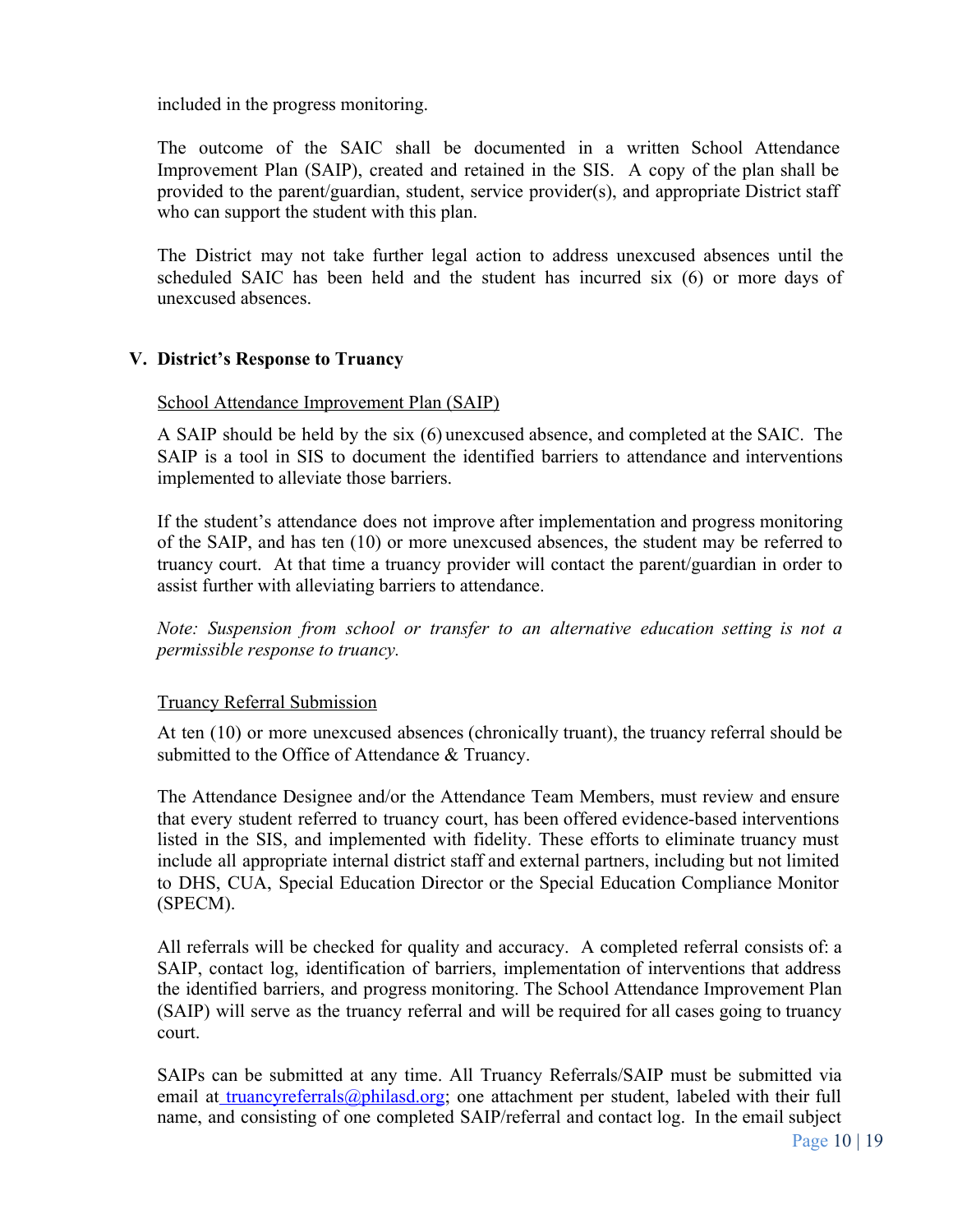line, place the name of the school and attach all individual SAIP/Truancy Referrals. Schools can check the truancy court tab in the SIS once a student has a court date, to view dispositions and status updates.

## Truancy Court

Once the Truancy Referral/SAIP has been submitted to the Office of Attendance & Truancy AND cleared for submission to Family Court, Family Court will process and schedule families for truancy court. The student/families will be notified of their scheduled hearing via a citation mailed to the home. The citation will have the date, time and location of where the family should appear. Once cited for truancy court, the family's appearance is required, and must comply with the truancy court order.

In addition, DHS, which is overseen by the Office of Children and Families with the City of Philadelphia, has contracted truancy providers that will contact the family to arrange a meeting. The truancy provider will attempt to engage with the families, and extend services to support students to help alleviate the identified barrier(s) that are contributing to the truancy. The provider will work with the family until the case is discharged from truancy court. The truancy court process may last up to 120 days depending on the severity of the case. Each case is handled individually, with various factors considered.

If the student's attendance does not improve at the truancy court level, the case may be referred to family court, where a judge has the authority to adjudicate the student dependent, and possibly order the student removed from their home, placed into foster care, kinship or a group home setting.

## Sharing of Student Records (*Truancy Provider and CUA*)

The School District has a Memorandum of Understanding (MOU) with the Department of Human Services (DHS) that allows for the sharing of student records and information. All students/families that are involved in truancy court proceedings are assigned to DHS contracted agency providers to provide truancy case management services. Pursuant to the MOU, attendance and academic records must be shared with the DHS provider once he or she presents a "Department of Human Services Parental Consent" or FERPA form that is **either** signed by the parent or shows two documented attempts to obtain consent (e.g., telephone call, home visit). Providers have been asked to contact the attendance designee prior to arriving at the school to ensure the availability of school staff.

*Note: Consent forms are to be completed in its entirety, prior to submitting a request to the school. Blank forms are not accepted, and should not be completed during request. As a courtesy and respect to District staff, we do expect providers to give sufficient notice for request of records. Providers should not put in requests the day before or morning of truancy court. Records CAN NOT be faxed or emailed to providers by the school. They must be picked up in person, and proper ID provided upon request. \*During digital instruction, electronic share of records will be allowable. Please refer to the District's Virtual Truancy Protocol for more information.*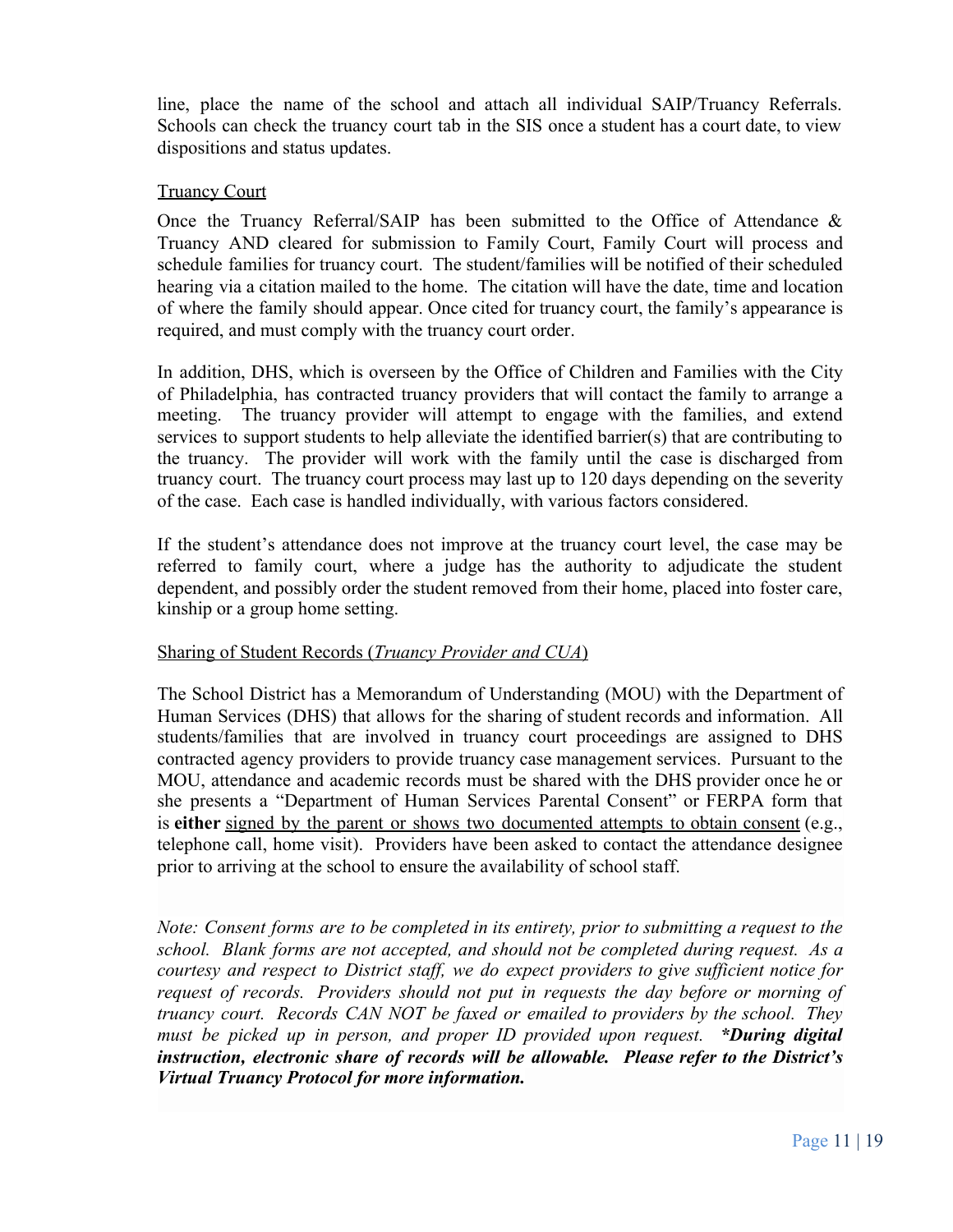## **VI.Expectations for Recording Attendance-Protocols**

## Simple Schedule (K-8 Schools)

- Teachers are expected to record attendance at the start of the school day, upon the student's arrival to class in the SIS.
- Secretaries should regularly update attendance events in the SIS when documentation is provided to reconcile absences, lateness/tardies, and suspensions.

## Master Schedule (True Middle Schools and High Schools)

- Period level attendance is expected to be recorded for each class/instructional period by teachers in the SIS.
- When the teacher opens attendance for an instructional period, students will all display as 'present' in the SIS for the current day. Even if all students are present, the teacher must log in and hit save to document period attendance.
- The ScholarChip swipe combined with teachers taking attendance in the SIS will be used for building level attendance. Every student must either scan in with their ID card or type his/her ID number into the ScholarChip kiosk every day.

## **If a student swipes in AND:**

- o A teacher does not take period attendance, at the end of the day, the SIS resolver will mark that student present.
- o Every teacher marks the student absent in each period, at the end of the day, the SIS resolver will mark that student with an unexcused absence.
- The Attendance Swipe Tab is available for all schools that use ScholarChip. It is in each student's SIS profile. It allows principals to see by day, the time and specific kiosk used to enter the building.
- Secretaries and Advisory/HR teachers (at Master Schedule schools) should regularly update attendance events in the SIS when documentation is provided to reconcile absences, lateness/tardies, and suspensions.
- All ScholarChip kiosks must be connected to the network prior to the start of the last period of the day. This will enable data to come over to the SIS.

#### Scheduled Classes/Instructional Periods

We recognize the importance of daily attendance. Just as important, is attendance in each scheduled class. Students are expected to be present and on time for each scheduled class/instructional period. Class-based attendance procedures are in place, and specify if a student swipes in for the day, but is marked absent in every period, the student is marked unexcused for the day.

• When students exhibit behaviors such as class cutting, schools are expected to use the tiered MTSS framework to address the behavior. For example, if the team finds that a student is cutting class because they are struggling with the content, interventions should include additional academic support.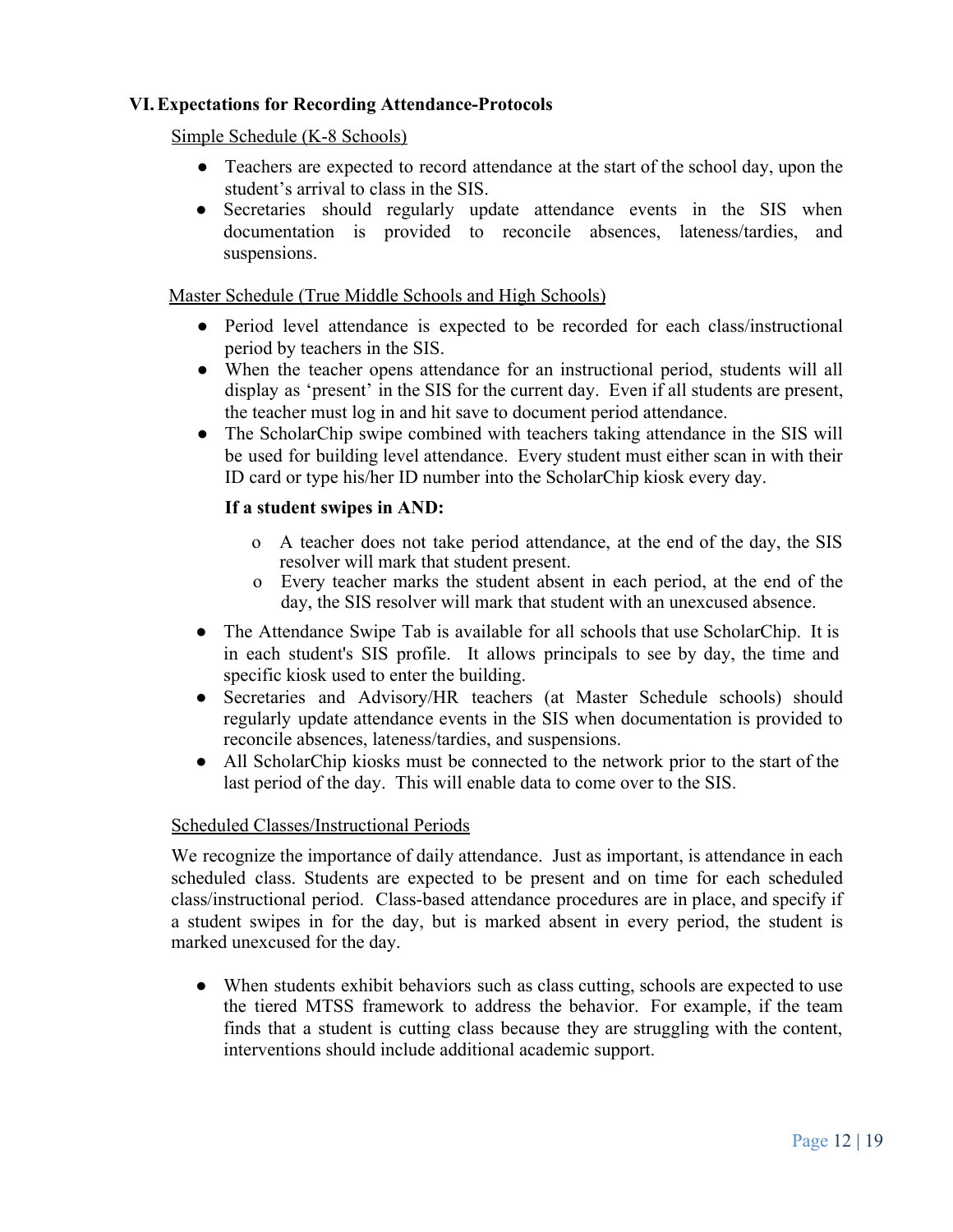## **VII. Unable to Locate - Withdraw Procedures**

#### Compulsory School-Age Students (age 6 to 18 years old)

Schools should follow the truancy process, including completion of a SAIP. If the student is unable to be located, a truancy referral should be made, following the truancy process as outlined in the guidelines. If Family Court or DHS are unable to locate the family's whereabouts, the student may be withdrawn from roll, using code (WD01), and a copy of the truancy court order must go in the pupil pocket. The student's withdraw date can be backdated to the  $11<sup>th</sup>$  consecutive unexcused absence.

*Note: Once a student is enrolled in Kindergarten, they are subject to the Pennsylvania Department of Education School compulsory age law.*

#### Non-Compulsory School-Age Students (18 years old and over)

Students who are 18 years of age and over are beyond the compulsory age for school. If a student has been absent for ten (10) consecutive days, an overage letter should be mailed to the home*.* The overage letter can be found on the Attendance and Truancy Webpage. Included with the letter sent home, should be information to the Re-engagement Center. If the school does not hear from the student or parent/guardian within ten (10) days from sending out the overage letter, the student may be withdrawn from roll. A copy of the letter must go in the pupil pocket. The student's withdraw date can be backdated to the 11<sup>th</sup> consecutive unexcused absence.

Students over eighteen (18) years of age, who are absent unexcused the last 30 school days in the prior year, and do not show up at the beginning of the school year, are to be removed from roll as of the first day of school (WD01).

*Note: Special Education students should not be withdrawn from roll without consultation with the Special Education Compliance Monitor.*

#### **VIII. Attendance Reports Available in the SIS**

The following Attendance Reports are the most commonly used reports that should be utilized by schools.

- <u>Unexcused Daily Absence (Truancy) Report</u> This report lists currently enrolled students who have unexcused absences. The report can be run by the specified number of consecutive or non-consecutive unexcused absences within the selected date range.
- Attendance Percentage Report This report provides the percentage of days present during the days enrolled. The report can be run at the student or homeroom level.
- Student Detail Attendance Report This report lists students identified as absent or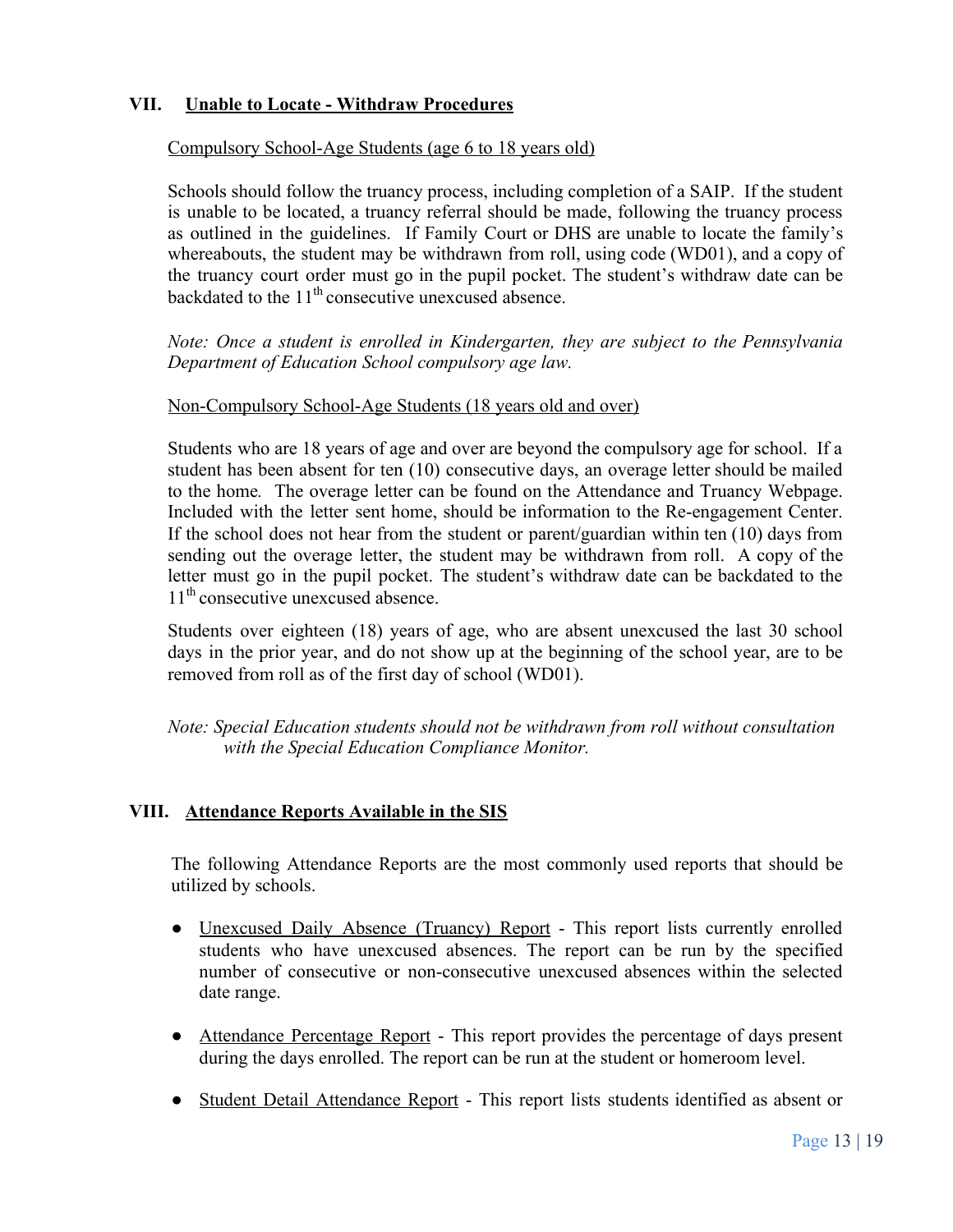late for a specific date range. This report will list students, date(s) missed or tardy, attendance type (excused/unexcused), whether the student was absent or late, and the corresponding code.

• Class Cut Report - This report will provide information on students who have been marked present for the day and have unexcused course/section attendance. Data will reflect the student's current enrollment and schedule/roster at the selected school.

For more reports available in the SIS, including additional attendance reports, click on the link below. Report descriptions, steppers, and examples can be found on the sishelp.philasd.org website and are linked to the report name.

#### Daily Detail and Period Detail Reports in the SIS

Do not generate or disseminate the Daily Detail or the Period Detail reports found on an individual student's attendance tab. These are core product features of Infinite Campus, and do not align with the School District of Philadelphia's Attendance policies. These reports should not be utilized to document student attendance events.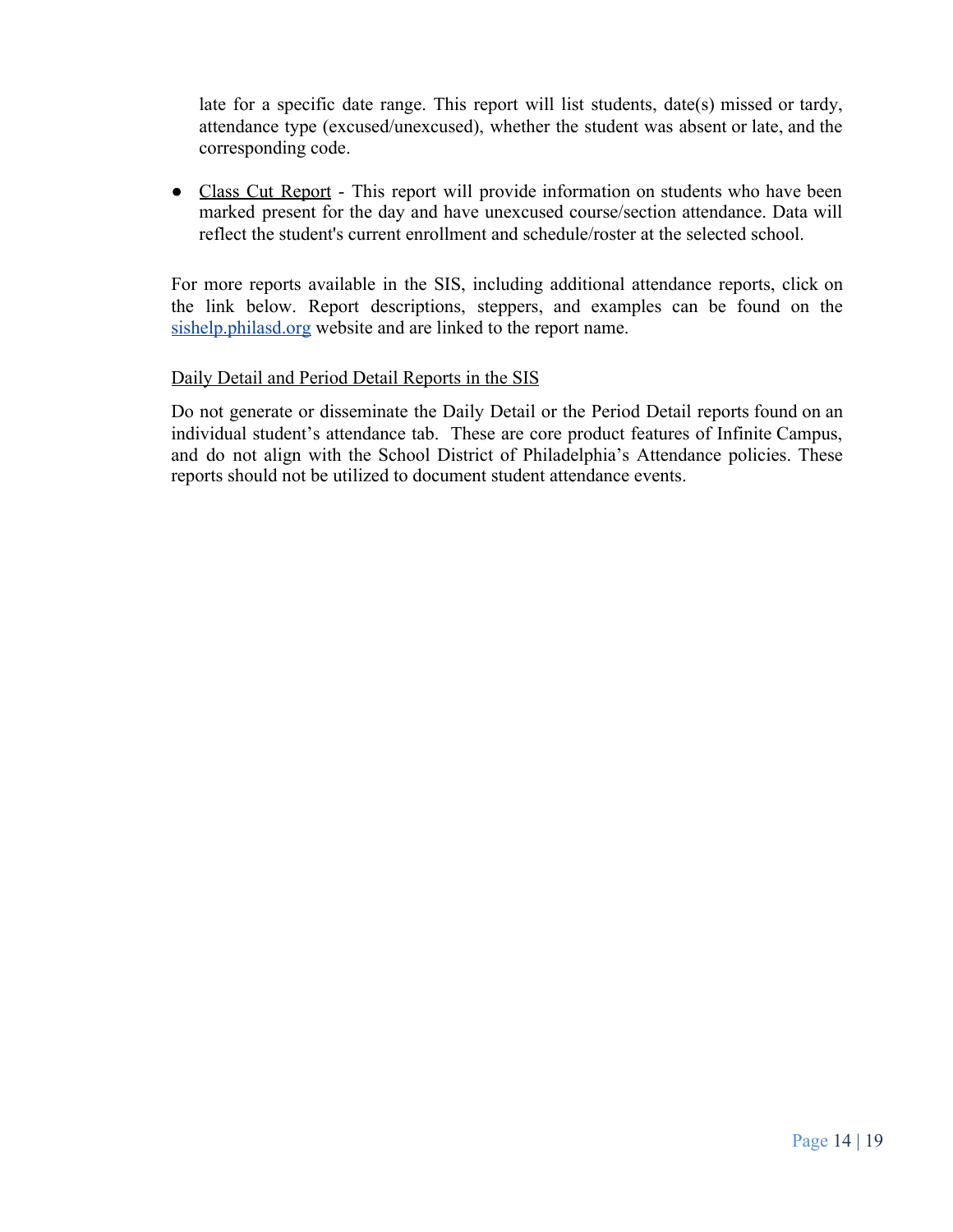# **IX.Attendance Codes (effective August 20, 2018)**

| <b>Attendance</b> | <b>Absence Reason</b>                            | <b>Excuse Code</b>   | <b>Status Code</b> |
|-------------------|--------------------------------------------------|----------------------|--------------------|
| Code              |                                                  |                      |                    |
| 1                 | Other Urgent Reason<br>(w/principal's approval)  | Absent               | Excused            |
| $\overline{2}$    | <b>Unexcused Absence</b>                         | Absent               | Unexcused          |
| 3                 | <b>Unexcused Early Dismissal</b>                 | <b>Early Release</b> | Unexcused          |
| $\overline{4}$    | <b>Excused Early Dismissal</b>                   | <b>Early Release</b> | Excused            |
| 5                 | Illness                                          | Absent               | Excused            |
| 6                 | Quarantine                                       | Absent               | Excused            |
| 7                 | Recovery from Accident                           | Absent               | Excused            |
| 8                 | <b>Required Court Attendance</b>                 | Absent               | Excused            |
| 9                 | Death in Family                                  | Absent               | Excused            |
| 10                | Educational tours & trips,<br>(w/prior approval) | Absent               | Excused            |
| 11                | <b>Excused Religious Holiday</b>                 | Absent               | Excused            |
| 12                | <b>Authorized School Activities</b>              | Absent (Class)       | Exempt/Present     |
| 13                | <b>Excused Lateness</b>                          | Tardy                | Excused            |
| 14                | <b>Unexcused Lateness</b>                        | Tardy                | Unexcused          |
| 15                | Out of School Suspension<br>(OSS)                | Absent               | Excused            |
| 16                | In School Suspension (ISS)                       | Absent (Class)       | Exempt/Present     |
|                   |                                                  |                      |                    |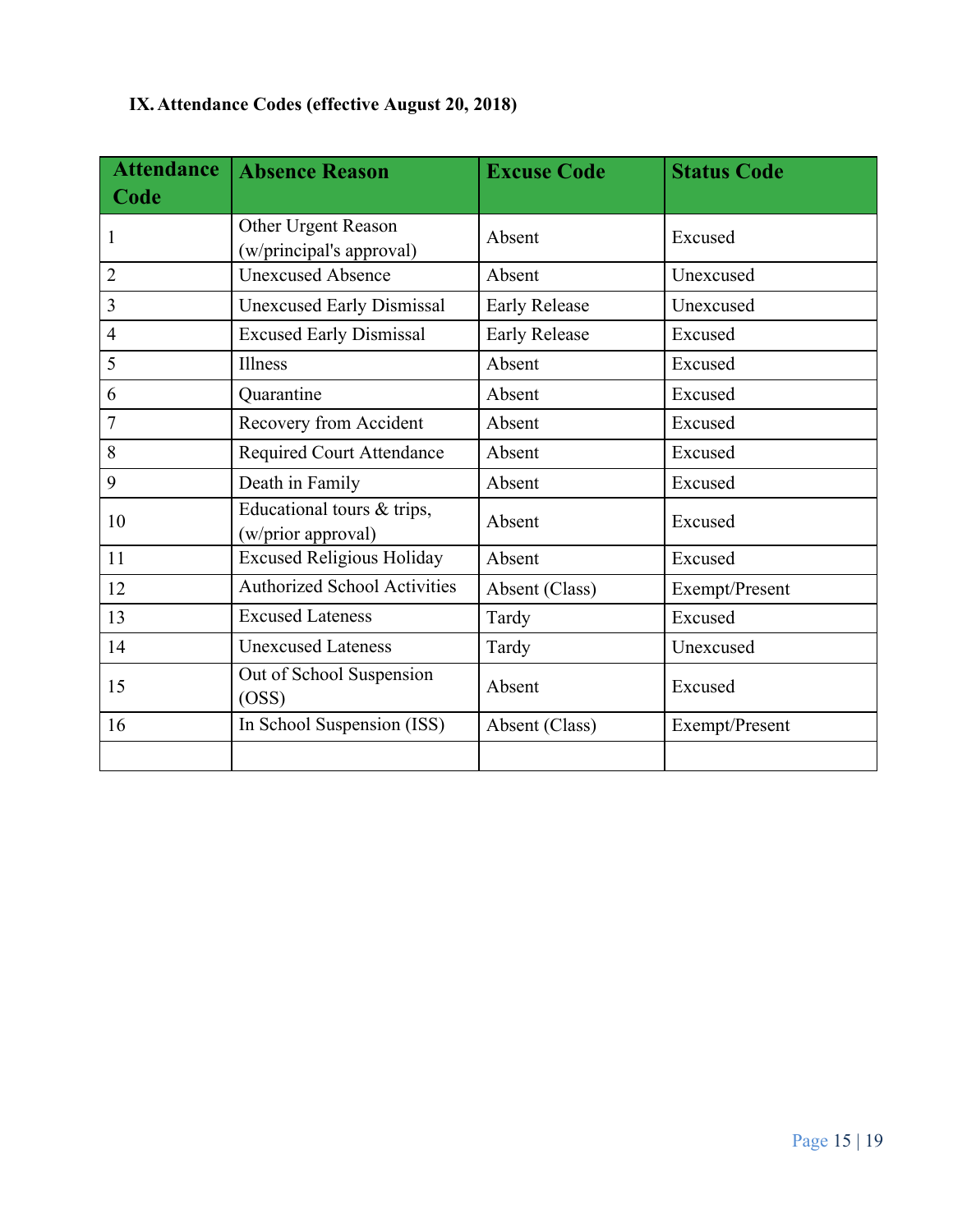## **X. Withdrawal Codes**

| <b>Code</b> | <b>Description</b>                                                      | <b>Use</b>                                                                                                                                                                                                                                                                                                                             |
|-------------|-------------------------------------------------------------------------|----------------------------------------------------------------------------------------------------------------------------------------------------------------------------------------------------------------------------------------------------------------------------------------------------------------------------------------|
| WD01        | Student left school<br>without transferring<br>or dropped out:          | a. Moved from district and/or to another state, not known to be<br>in school.                                                                                                                                                                                                                                                          |
|             |                                                                         | b. Quit school.                                                                                                                                                                                                                                                                                                                        |
|             |                                                                         | c. Left school without diploma or other certification after<br>passing age up to which the district was required to provide a<br>free, public education.                                                                                                                                                                               |
|             |                                                                         | d. Issued a General Employment Certificate, Farm or Domestic<br>Service Exemption Permit.                                                                                                                                                                                                                                              |
|             |                                                                         | e. Attends an institution that is not primarily academic<br>(military, Job Corps, corrections, etc.) and does not offer a<br>secondary education.                                                                                                                                                                                      |
|             |                                                                         | f. Attended Kindergarten and withdrew.                                                                                                                                                                                                                                                                                                 |
|             |                                                                         | g. Whereabouts unknown.                                                                                                                                                                                                                                                                                                                |
|             |                                                                         | h. Student kidnapped.                                                                                                                                                                                                                                                                                                                  |
|             |                                                                         | i. Is not in school but known to be suspended or expelled and<br>their term of suspension or expulsion is over.                                                                                                                                                                                                                        |
|             |                                                                         | j. Is not in school but known to be expelled with NO option to<br>return.                                                                                                                                                                                                                                                              |
|             | k. Is not in school but known to be ill, NOT verified as<br>legitimate. |                                                                                                                                                                                                                                                                                                                                        |
|             |                                                                         | 1. Attends a nontraditional education setting, such as<br>hospital/homebound institution, residential special education<br>facility, correctional institution, community, or technical<br>college where the program is classified as adult education<br>that is NOT approved, administered or tracked by a regular<br>school district. |
|             |                                                                         | Lacks proper immunization.<br>m.                                                                                                                                                                                                                                                                                                       |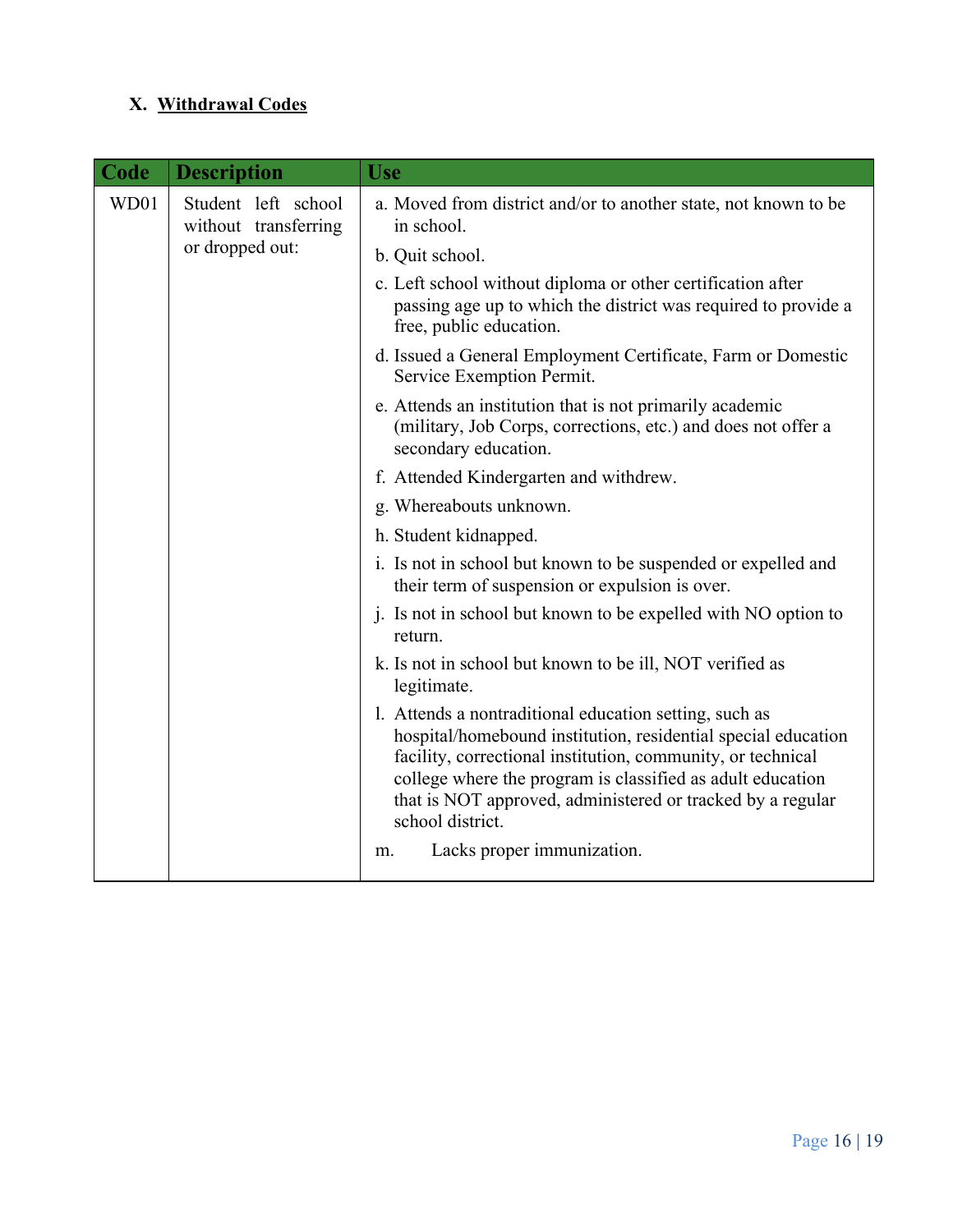| WD02 | Student transferred<br>to another public<br>local educating<br>agency (LEA):                                                       | a. Moved from district & known to be in school.                                                                                                                                                                                                                                                                                                                                                                                                                                                                                                                                                                                                                                                      |
|------|------------------------------------------------------------------------------------------------------------------------------------|------------------------------------------------------------------------------------------------------------------------------------------------------------------------------------------------------------------------------------------------------------------------------------------------------------------------------------------------------------------------------------------------------------------------------------------------------------------------------------------------------------------------------------------------------------------------------------------------------------------------------------------------------------------------------------------------------|
|      |                                                                                                                                    | b. Transferred to or is reported by another public LEA in<br>Pennsylvania.                                                                                                                                                                                                                                                                                                                                                                                                                                                                                                                                                                                                                           |
|      |                                                                                                                                    | c. NOT in school but known to be expelled and enrolled in<br>another school and/or district.                                                                                                                                                                                                                                                                                                                                                                                                                                                                                                                                                                                                         |
|      | d. Committed to correctional institution and is enrolled in an<br>education program.                                               |                                                                                                                                                                                                                                                                                                                                                                                                                                                                                                                                                                                                                                                                                                      |
|      |                                                                                                                                    | e. Attends a nontraditional education setting, such as<br>hospital/homebound instruction, residential special education<br>facility, correctional institution, community, or technical<br>college where the program is administrated by an agency that<br>is considered a special school district or extension of a regular<br>school district or the program is an off-campus offering of a<br>regular school district. Special Education student who does not<br>change district of residence, however, due to IEP is transferred<br>to a special education placement (Student record would be<br>updated to special education referral $=Y$ , location code =<br>9999, graduation status = blank) |
| WD03 | Student transferred<br>to a private or<br>nonpublic school or<br>out of the state of<br>PA, or out of the<br><b>United States:</b> | a. Transferred to a home-schooling program.                                                                                                                                                                                                                                                                                                                                                                                                                                                                                                                                                                                                                                                          |
|      |                                                                                                                                    | b. Transferred to a non-public or private institution.                                                                                                                                                                                                                                                                                                                                                                                                                                                                                                                                                                                                                                               |
|      |                                                                                                                                    | c. Transferred out of the state of PA or foreign exchange<br>program.                                                                                                                                                                                                                                                                                                                                                                                                                                                                                                                                                                                                                                |
|      |                                                                                                                                    | d. Moved out of the United States, enrollment status not known.                                                                                                                                                                                                                                                                                                                                                                                                                                                                                                                                                                                                                                      |
|      |                                                                                                                                    | e. Attends postsecondary institution (early college).                                                                                                                                                                                                                                                                                                                                                                                                                                                                                                                                                                                                                                                |
|      |                                                                                                                                    | f. Attends an institution that is NOT primarily academic<br>(military, possibly Job Corps, corrections, etc.) and offers a<br>secondary education program.                                                                                                                                                                                                                                                                                                                                                                                                                                                                                                                                           |
|      |                                                                                                                                    | g. Verified physically or mentally incapacitated.                                                                                                                                                                                                                                                                                                                                                                                                                                                                                                                                                                                                                                                    |
|      |                                                                                                                                    | h. Is not in school but known to be ill, verified as legitimate.                                                                                                                                                                                                                                                                                                                                                                                                                                                                                                                                                                                                                                     |
|      |                                                                                                                                    | i. Is not in school but known to be suffering long-term illness<br>and NOT receiving education services (residential drug<br>treatment, severe physical or mental illness).                                                                                                                                                                                                                                                                                                                                                                                                                                                                                                                          |
|      |                                                                                                                                    | j. Is not in school but known to be suspended or expelled and<br>their term of suspension or expulsion is not yet over.                                                                                                                                                                                                                                                                                                                                                                                                                                                                                                                                                                              |
|      |                                                                                                                                    | k. Is not in school but known to be planning to enroll late (e.g.,<br>extended family vacation, seasonal work).                                                                                                                                                                                                                                                                                                                                                                                                                                                                                                                                                                                      |
| WD04 | Student fulfilled<br>graduation<br>requirements.                                                                                   | Received some other recognized credential, such as a<br>certificate of attendance or GED.                                                                                                                                                                                                                                                                                                                                                                                                                                                                                                                                                                                                            |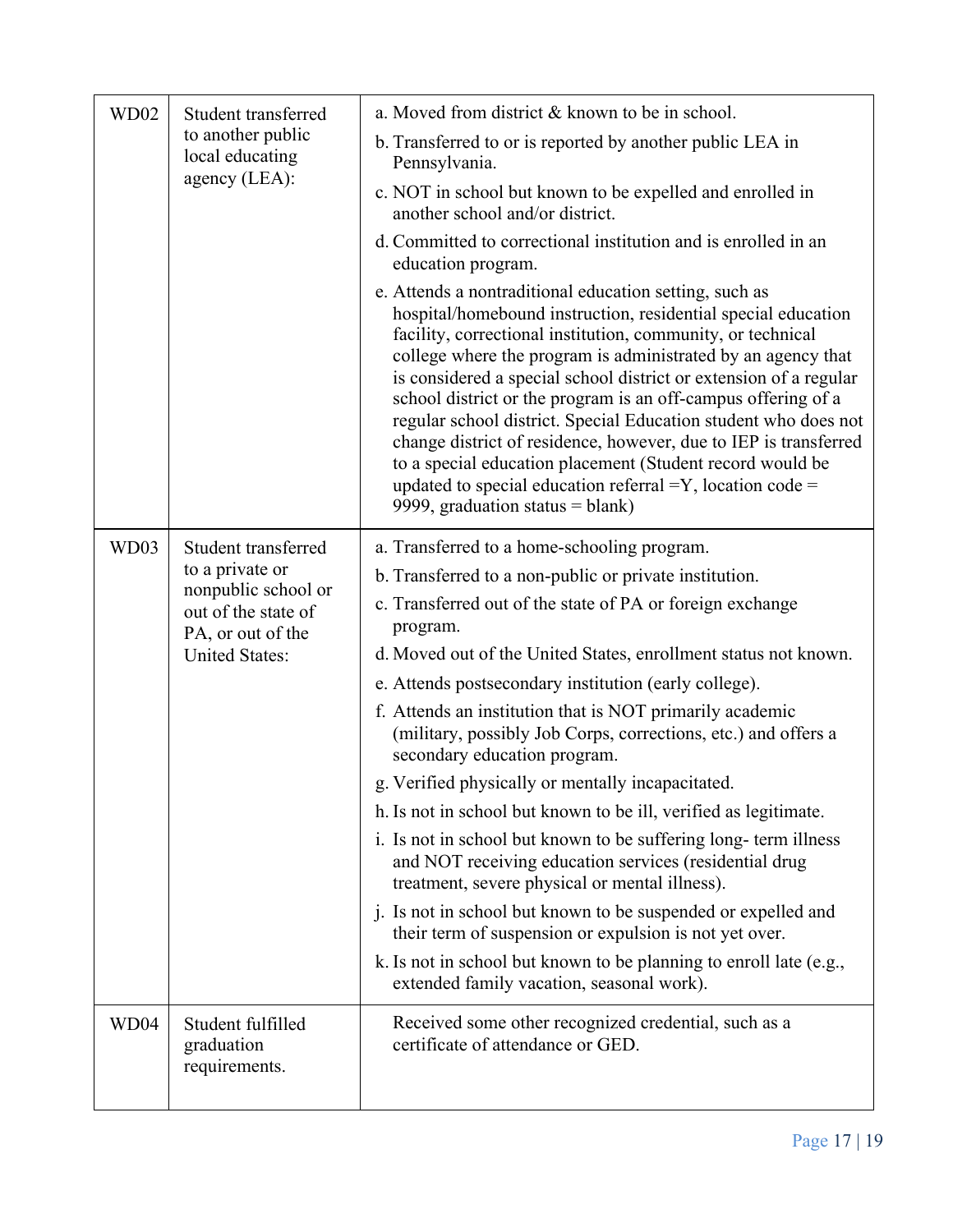| WD <sub>06</sub> | Student deceased                                                                                                                                                 | Student has died                                                                                                                                      |
|------------------|------------------------------------------------------------------------------------------------------------------------------------------------------------------|-------------------------------------------------------------------------------------------------------------------------------------------------------|
| WD09             | Student enrolled but<br>did not show:                                                                                                                            | a. Status is unknown.<br>b. Attended summer school – was not enrolled during the regular<br>school year.                                              |
| WD11             | Student changes<br>program, grade,<br>residency status, etc.<br>but stays in same<br>school/location<br>within the same<br>LEA during the<br>school year.        | a. Must immediately reenroll with an R11-Reentry same<br>school/location code<br>b. Does not affect full academic year (FAY)                          |
| <b>WD12</b>      | Student changes<br>program, grade,<br>residency status, etc.<br>resulting in a change<br>in school/location<br>within the same<br>LEA during the<br>school year. | a. Must immediately reenroll with an R12- Reentry to different<br>school/location code within the same AUN<br>b. Does affect Full Academic Year (FAY) |